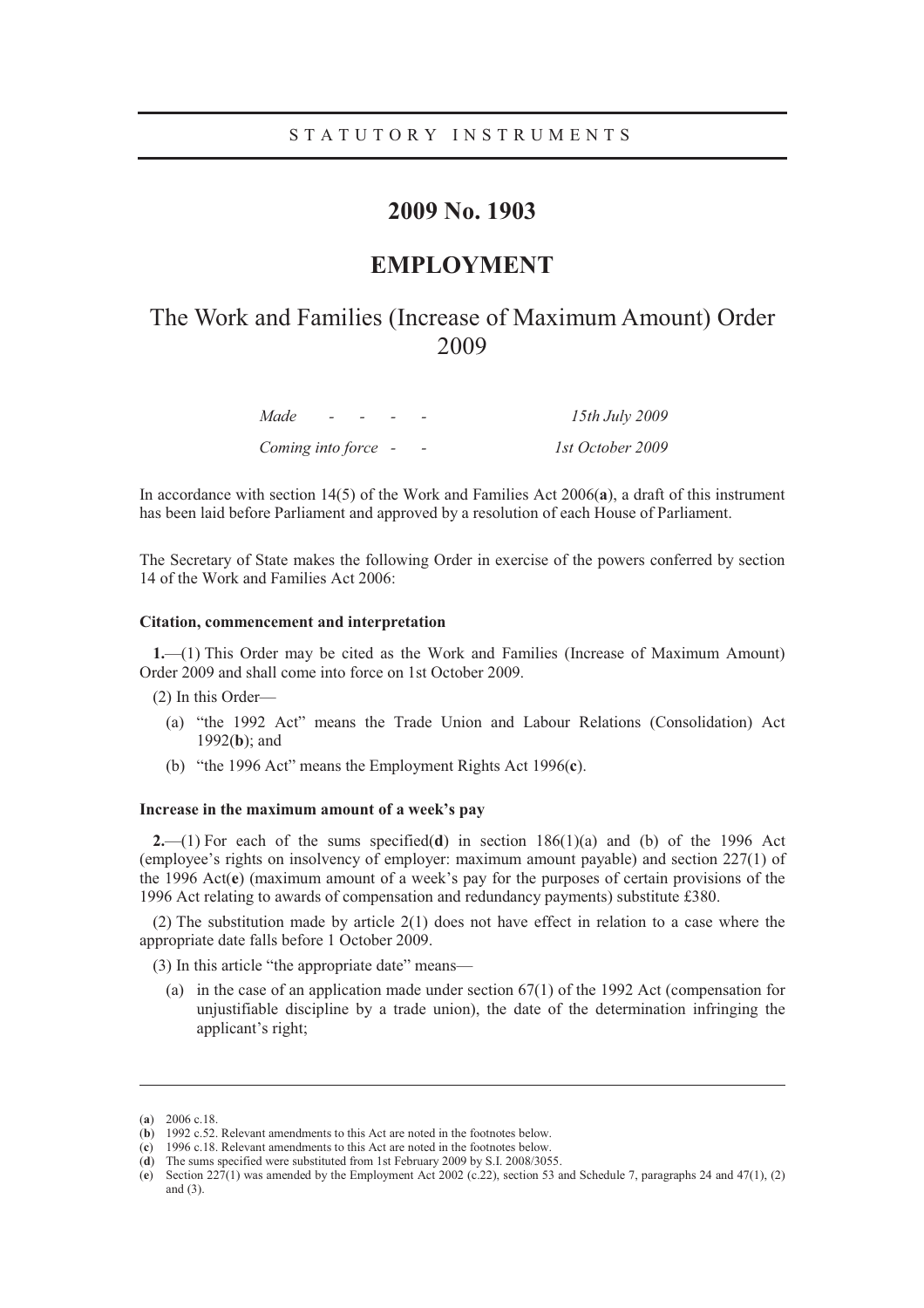- (b) in the case of a complaint presented under section 70C(1) of the 1992 Act(**a**) (failure by an employer to consult with a trade union on training matters), the date of the failure;
- (c) in the case of an application made under section 176(2) of the 1992 Act(**b**) (compensation for exclusion or expulsion from a trade union), the date of the exclusion or expulsion from the union;
- (d) in the case of an award under paragraph 159(1) of Schedule A1 to the 1992 Act(**c**) where a worker has suffered a detriment that is the termination of the worker's contract, the date of the termination;
- (e) in the case of an award of compensation under section 49(1)(b) of the 1996 Act by virtue of section 24(2) of the National Minimum Wage Act 1998(**d**), where a worker has suffered a detriment that is the termination of the worker's contract, the date of the termination;
- (f) in the case of an award under section 80I(1)(b) of the 1996 Act(**e**) (award of compensation relating to an application for contract variation), the date of the failure in relation to the application or of the decision to reject the application;
- (g) in the case of an award under section 112(4) or (5) of the 1996 Act(**f**) (award in relation to unfair dismissal), the effective date of termination as defined by section 97 of that Act;
- (h) in the case of an award under section 117(3) of the 1996 Act(**g**), where an employer has failed to reinstate or re-engage the complainant in accordance with an order under section 113 of that Act, the date by which the order for reinstatement (specified under section 114(2)(c) of that Act) or, as the case may be, re-engagement (specified under section 115(2)(f) of that Act), should have been complied with;
- (i) in the case of entitlement to a redundancy payment by virtue of section  $135(1)(a)$  of the 1996 Act (dismissal by reason of redundancy), the relevant date as defined by section 145 of that Act(**h**);
- (i) in the case of entitlement to a redundancy payment by virtue of section  $135(1)(b)$  of the 1996 Act (lay-off or short-time), the relevant date as defined by section 153 of that Act;
- (k) in the case of entitlement to a payment under section 182 of the 1996 Act (payments by the Secretary of State), the appropriate date as defined by section 185 of that Act;
- (l) in the case of a complaint presented under section 11(1) of the Employment Relations Act 1999(**i**) (failure or threatened failure to allow the worker to be accompanied at the disciplinary or grievance hearing, to allow the companion to address the hearing or confer with the worker, or to postpone the hearing), the date of the failure or threat;
- (m) in the case of an award made under section 38(2) of the Employment Act 2002(**j**) (duty to give a written statement of initial employment particulars or of particulars of change), the date the proceedings to which that section applies were begun;
- (n) in the case of an increase in an award in pursuance of section 38(3) of the Employment Act 2002, the date the proceedings to which that section applies were begun;
- (o) in the case of a complaint presented under regulation 15 of the Flexible Working (Procedural Requirements) Regulations 2002(**k**) (failure or threatened failure to allow an

-

(**k**) S.I. 2002/3207.

<sup>(</sup>**a**) Section 70C was inserted by the Employment Relations Act 1999 (c. 26), section 5.

<sup>(</sup>**b**) Section 176 was substituted by section 14 of the Trade Union Reform and Employment Rights Act 1993 (c.19).

<sup>(</sup>**c**) Schedule A1 was inserted by the Employment Relations Act 1999, section 1(1) and (3) and Schedule 1.

<sup>(</sup>**d**) 1998 c.39.

<sup>(</sup>**e**) Section 80I was inserted by the Employment Act 2002, section 47(1) and (2).

<sup>(</sup>**f**) Section 112(4) was amended by the Employment Act 2002, section 53, Schedule 7, paragraphs 24 and 36. Section 112(5) was inserted by the Employment Act 2002, section 34(1) and (3).

<sup>(</sup>**g**) Section 117(3) was amended by the Employment Relations Act 1999, section 33(2).

<sup>(</sup>**h**) Section 145(7) was repealed by the Employment Relations Act 1999, section 9 and 44; Schedule 4, Part III, paragraphs 5 and 26; and Schedule 9(2).

<sup>(</sup>**i**) Section 11(1) was amended by the Employment Relations Act 2004, section 37(2). (**j**) 2002 c.22.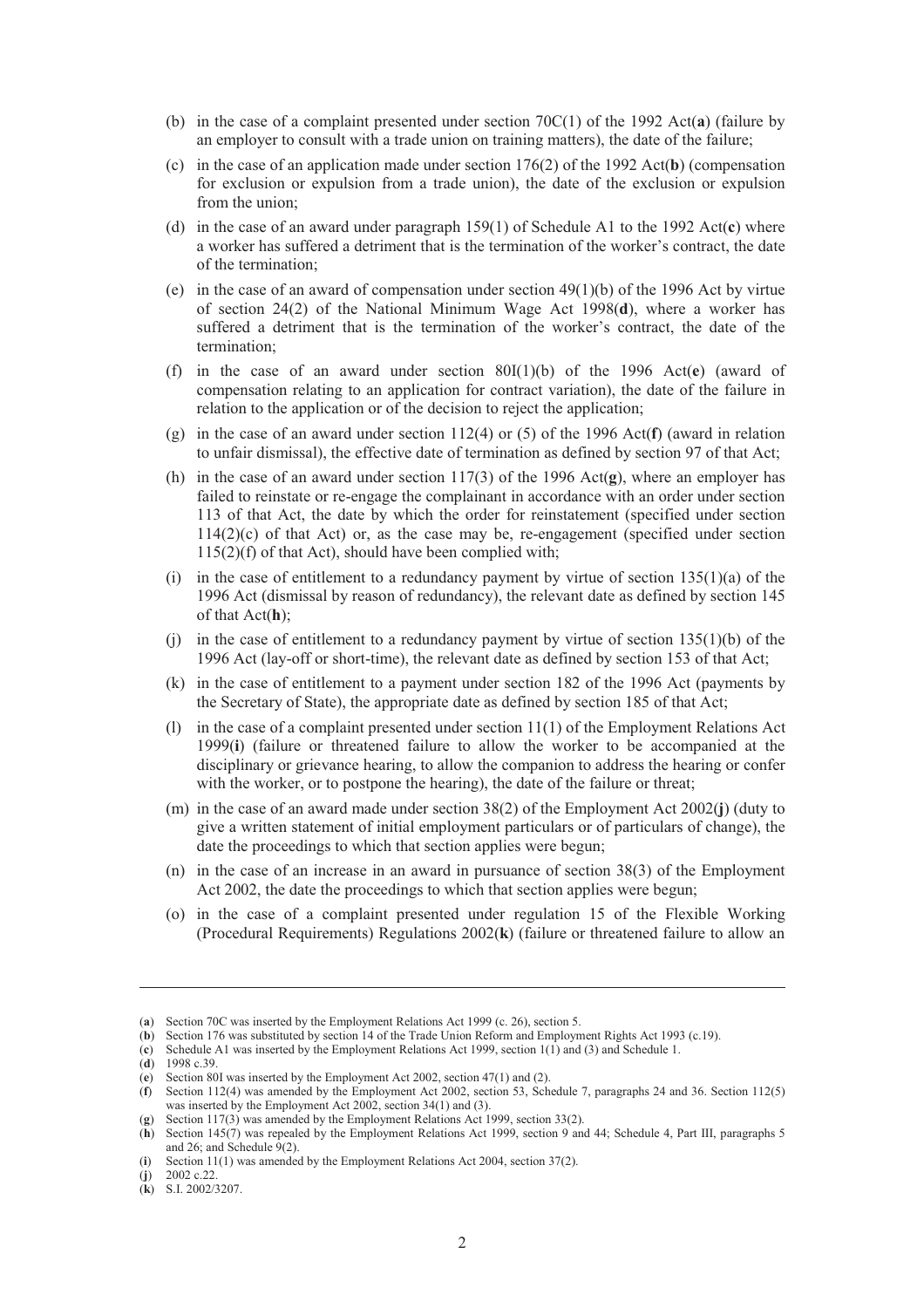employee to be accompanied at a meeting or to postpone the meeting), the date of the failure or threat;

- (p) in the case of a complaint presented under paragraph 11(1) of Schedule 6 to the Employment Equality (Age) Regulations 2006(**a**) (failure of employer to comply with duty to notify employee of date on which he intends employee to retire or of right to make request not to retire on the intended date), the date of the failure; and
- (q) in the case of a complaint presented under paragraph 12(1) of Schedule 6 to the Employment Equality (Age) Regulations 2006 (failure or threatened failure to allow an employee to be accompanied at a meeting, to allow the companion to address the meeting or confer with the employee, or to postpone the meeting), the date of the failure or threat.

#### **Excluding the operation of indexation of the maximum amount**

**3.** Any duty to make an order under section 34 of the Employment Relations Act 1999(**b**) (indexation of certain amounts, etc) so far as relating to sums specified in the following provisions—

- (a) section  $186(1)(a)$  and (b) of the 1996 Act; and
- (b) section 227(1) of the 1996 Act,

shall be excluded on the occasion of the retail prices index for September 2009 being found to be higher or lower than the index for September 2008.

*Pat McFadden* Minister for Business, Innovation and Skills 15th July 2009 Department for Business, Innovation and Skills

-

<sup>(</sup>**a**) S.I. 2006/1031.

<sup>(</sup>**b**) Section 34(1) was amended by the Employment Relations Act 2004 (c.24) and section 34(5) was amended by the Statistics and Registration Service Act 2007 (c.18). The most recent Order made under section 34 is S.I. 2008/3055.